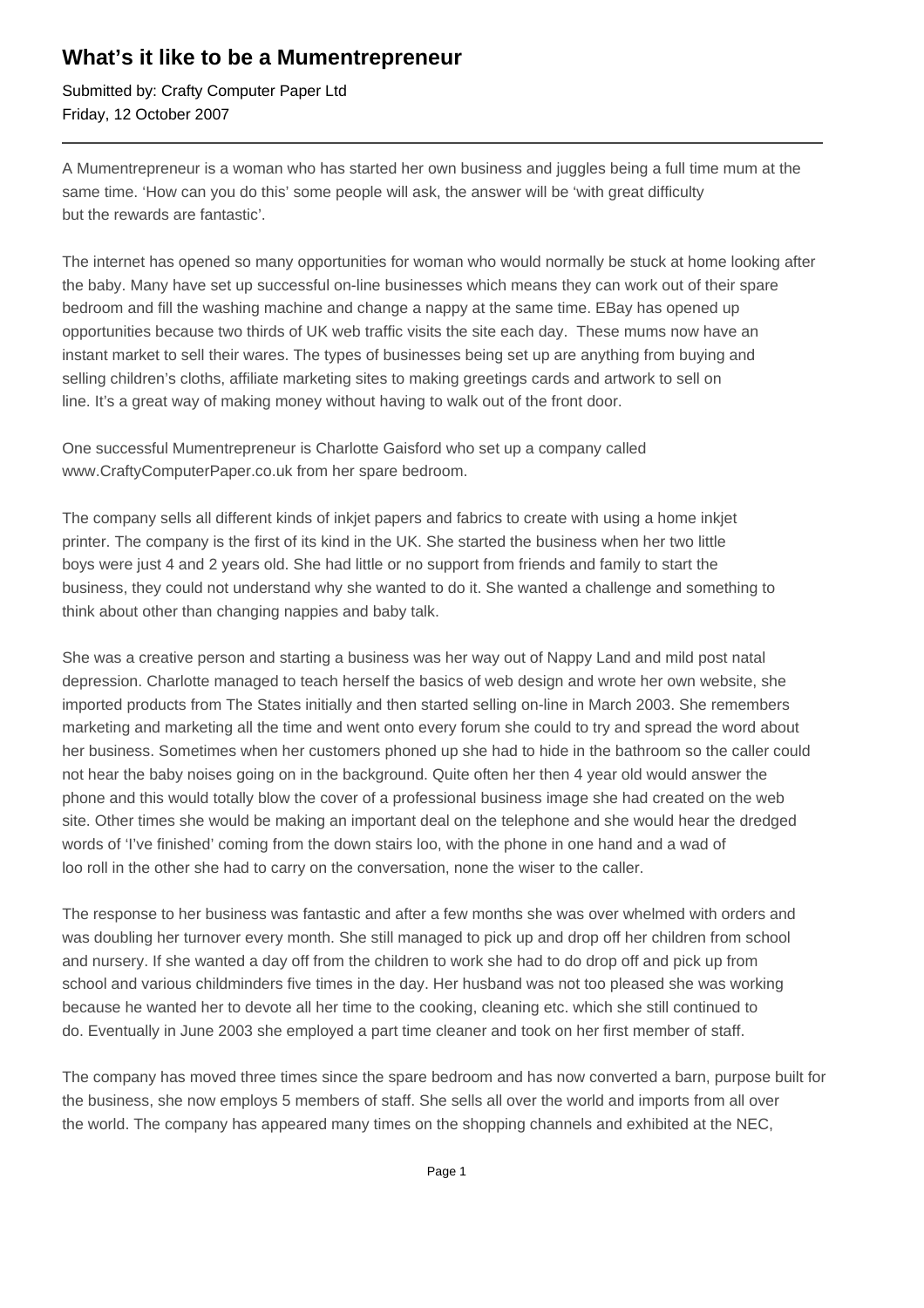Birmingham. Charlotte received an award in 2005 for North-East woman entrepreneur for IT. She was so proud to have won this award as it proved to her critics that it was all worth while. She is now taken seriously in business and people value her opinion.

Self achievement and financial independence is so important to Mumentrepreneur, especially when they have been used to earning their own living. Women are now having babies much later in life and before Nappy Land they might have had a successful career. This is all taken away plus their freedom when they start having babies. Having a baby is the most rewarding thing you could ever do in your life but your life still needs to go on. After birth you can loose you identity, you become the boring mother pushing the pram in the park. People start to talk through you instead of at you. Starting a business is great for the confidence of women after birth. Some woman are very happy to stay at home and look after the children and keep the home fires burning, and there is nothing wrong with that but when the children reach a certain age they don't need you as much, and you do find you have a little extra time to yourself. You still need to be at school gates to pick up or be available to watch the school play and look after the children when they are ill. You have to be a certain type of person who has determination and drive to get where you want to go. It is very possible to start a business when you have young children, you can still do everything you are meant to do and with a little drive still have an adult life.

Charlotte Gaisford now turns over ¼ million pounds a year from her on-line business and has become a Limited company. She is continuing to grow from strength to strength. She painstakingly has looked after her children full time, been the main parent carer, picked them up from school 99% of the time, seen every school play and swimming gala, looked after them when they were ill. It has only been since Easter 2007 with great resentment that she has had to employ a nanny to look after the children in the holidays and this is only from 9-5pm.

What's hard about being a Mumentrepreneur is having so many people to look after; you have the family and all the staff that work for you. Nowadays families are not extended and live many miles away from Granny who would come to baby-sit at a drop of a hat, this means trying to find a reliable childminder difficult. It's also hard knowing that the livelihoods of the staff are in your hands, you have to work hard and take on all the responsibility of the business because you know you have to earn enough to pay their wages. It's a little like wearing a 50lbs backpack and never being ever to take it off. The good side of being a mumentrepeneur is being able to make financial decisions and buying things for yourself and the rest of the family and not having to ask your husband for money.

It's important that woman get a chance to succeed in business. 'Women in business' sounds a bit frightening and you imagine power suits and shoulder pads but this is not the normal woman in business. Charlotte goes to work everyday in a pair of jeans, she is the most un-high powered business woman ever but she managed to do it with grit and determination. There should be more incentives for woman even if it was £50 a week to help towards a cleaner or childminder this would give mums an opportunity to have more time to develop their ideas and continue with there businesses. So many mums have great ideas and skills which are never allowed to develop because they are the main child carer of the family. It is such a shame that this rich resource cannot be supported. Don't under estimate the power of the Mumentrepreneur, there will be many more success stories to come in the not too distant future.